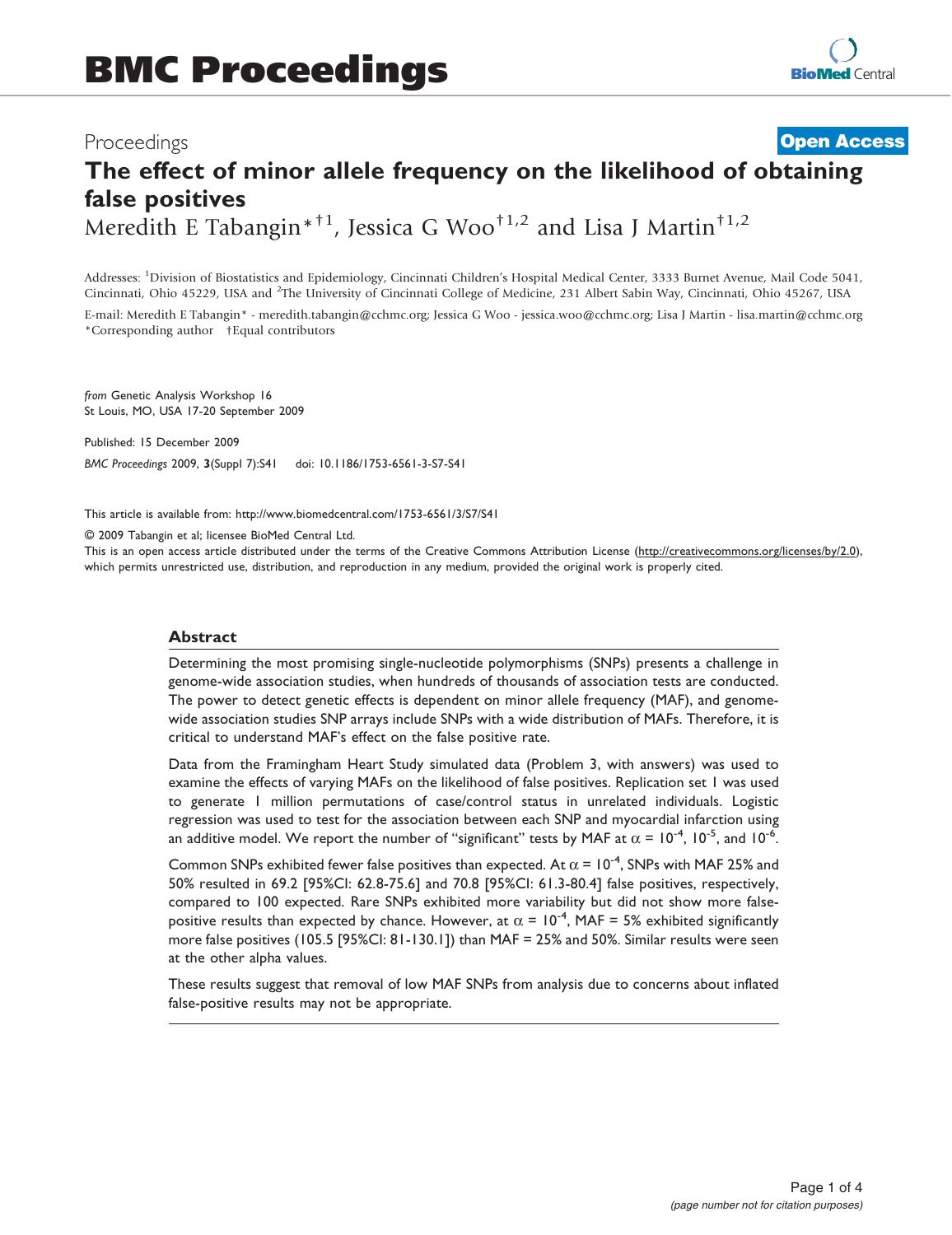# **Background**

Correct identification of the most promising singlenucleotide polymorphisms (SNPs) for follow-up is one of the greatest challenges of conducting genome-wide association studies (GWAS). Hundreds of thousands of simultaneous association tests are typically conducted across the genome, and the resulting  $p$ -values or test statistics are compared and often ranked to determine the most promising SNPs. This procedure is conducted regardless of the specific adjustment chosen for multiple testing correction. For example, the conservative Bonferroni correction to adjust the critical significance threshold simply lowers the threshold of  $\alpha$  to account for the number of tests conducted; any SNP with a p-value below that adjusted threshold will be considered significant. False-discovery rate (FDR) procedures explicitly rank p-values before selecting the SNPs below the FDR threshold for further consideration. Genome-wide permutation testing methods involve randomly permuting case and control status and examining the distribution of the best resulting test statistic, thus creating an empirical distribution of extreme test statistics against which to compare observed results. With each of these methods however, if multiple SNPs reach this threshold, the investigator must choose which SNPs to follow for replication.

GWAS SNP arrays necessarily include SNPs with a wide distribution of minor allele frequencies (MAFs), from nearly monomorphic (MAF <0.5%) to very common (MAF≈50%). All of the methods for determining SNP selection implicitly assume that the  $p$ -values or test statistics from individual SNPs are drawn from the same distribution, regardless of MAF. If this were true, then ranking the test statistics from SNPs of different MAF would be valid. However, the power to detect a given genetic effect with a given study size depends to a great extent on the MAF of the risk allele tested. Specifically, loci with a low MAF (<10%) have significantly lower power to detect weak genotypic risk ratios than loci with a high MAF (>40%) [\[1](#page-3-0)]. Further, previous studies have demonstrated that rare genotypes are more likely to result in spurious findings [\[2\]](#page-3-0). Thus, many GWAS have removed SNPs with MAF<10% [[3](#page-3-0),[4](#page-3-0)].

It is therefore critical to understand the true effect of MAF on the likelihood of obtaining a false-positive result (e.g., very low p-value) under the null hypothesis of no true association. We hypothesize that MAF affects the likelihood of a specific variant achieving significance thresholds under the null hypothesis. If MAF does affect the probability of achieving a specific significance, this would result in non-comparability of  $p$ -values (or test statistics) between SNPs with different MAFs. To address this issue we utilized the Genetic Analysis Workshop 16 simulated data set and performed extensive permutations.

# Methods

The Framingham Heart Study simulated data set (Problem 3, replication 1, with answers) was used in this analysis. Founders and singletons from the original pedigree file  $(N = 849)$  were selected for this case-control analysis, using myocardial infarction (event 1) as the disease status, resulting in 133 cases and 716 controls. SNPs were eligible for selection if they were located in genomic regions not associated with myocardial infarction (null SNPs), of which 50 were selected by MAF and percent missing data. Ten SNPs, each at lower MAFs of 1% and 5%, and five SNPs, each at MAFs of 10%, 25%, and 50%, with similar low rates of missing data (approximately 0%) were selected. To examine effects of missing data, ten additional SNPs at MAF 5% and five additional SNPs each at MAF 50% with approximately 5% missing data were also analyzed [\(Table 1](#page-2-0)).

One million permutations were conducted per SNP, in which case or control status was randomly assigned to an individual in the dataset, keeping the total numbers of cases and controls consistent. For each permutation, logistic regression was used to test for the association between each SNP and myocardial infarction event 1 using an additive model. To determine whether the test statistic distribution differs by allele frequency we report the number of false positive "significant" tests by MAF at  $\alpha = 10^{-4}$ ,  $10^{-5}$ , or  $10^{-6}$ . These threshold alpha values were selected because we could expect at least one false positive by chance using one million permutations. Statistical analysis was conducted using SAS version 9.1.3 (SAS Institute, Cary, NC) on a dedicated server.

# **Results**

Common SNPs (MAF>25%) exhibited significantly fewer false positives than expected by chance at all thresholds tested (e.g.,  $10^{-4}$ ,  $10^{-5}$ , and  $10^{-6}$ ; [Figure 1\)](#page-3-0). Rare SNPs exhibited more variability in the number of false positives than common SNPs, but did not have significantly more of false-positive results than expected by chance. Interestingly, when SNPs with 5% missing data were analyzed, the findings did not differ from the results using SNPs with almost no missing data (data not shown). Given the marked variability in the 1% MAF, the relationship between numbers of individuals homozygous for the 1% allele and number of false positives was examined, but no trend was present.

While low MAF SNPs (1% or 5%) did not have elevated false positives compared to chance, the 5% MAF SNPs had significantly more false positives than the more common (25 and 50%) MAF SNPs at the  $10^{-4}$  ( $p < 0.03$ ) and  $10^{-5}$  ( $p < 0.05$ ) thresholds. These differences were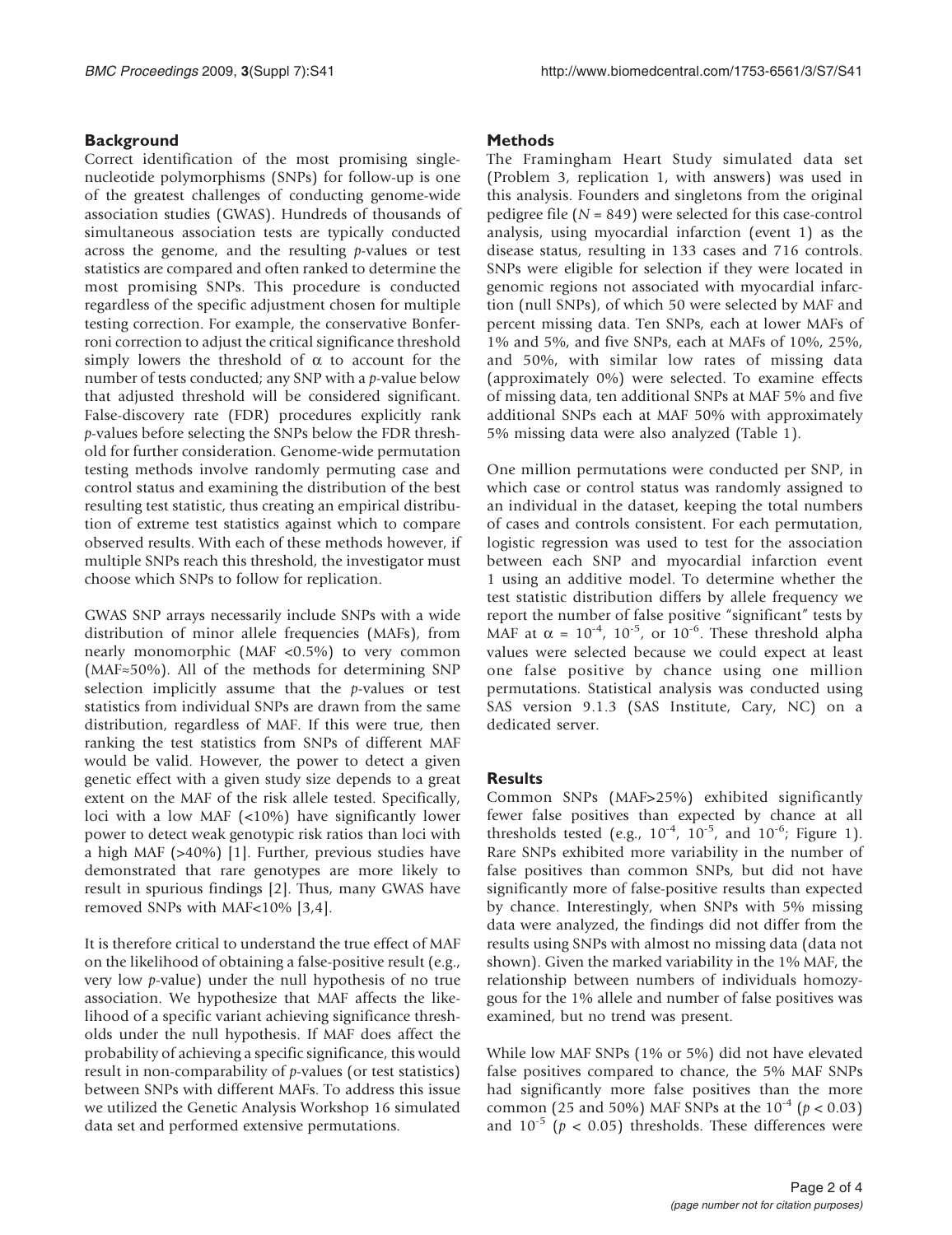| MAF <sub>1%</sub> |           |               | <b>MAF 5%</b> | <b>MAF 10%</b> |           | <b>MAF 25%</b> |           | <b>MAF 50%</b> |           |
|-------------------|-----------|---------------|---------------|----------------|-----------|----------------|-----------|----------------|-----------|
| <b>SNP</b>        | % Missing | <b>SNP</b>    | % Missing     | <b>SNP</b>     | % Missing | <b>SNP</b>     | % Missing | <b>SNP</b>     | % Missing |
| rs1722601         | 0         | rs6000509     | 0.06          | rs7291198      | 0.04      | rs2413030      | 0.01      | rs165862       | 0         |
| rs16991890        | 0.10      | rs7289964     | 0.45          | rs2227235      | 0.10      | rs   139793    | 0.16      | rs695670       | 0.01      |
| rs6001118         | 0.28      | rs9622750     | 0.16          | rs17299838     | 0.28      | rs2071436      | 0.12      | rs5998941      | 0         |
| rs12157495        | 0.09      | rs6518774     | 0.12          | rs730483       | 0.04      | rs5752905      | 0.06      | rs5758972      | 0.01      |
| rs16994023        | 0         | rs8139704     | 0.18          | rs9615812      | 0.03      | rs5753917      | 0.07      | rs738536       | 0         |
| rs5993835         | 0         | rs134049      | 0             |                |           |                |           | rs2267296      | 5.67      |
| rs16997431        | 0.01      | rs13058493    | 0             |                |           |                |           | rs136575       | 5.29      |
| rs17004911        | 0         | rs16989600    | 0             |                |           |                |           | rs2254907      | 4.73      |
| rs7289701         | 0         | rs5998473     | 0             |                |           |                |           | rs2179321      | 5.45      |
| rs11912108        | 0         | rs2267613     | 0             |                |           |                |           | rs6120328      | 5.65      |
|                   |           | rs       0477 | 4.50          |                |           |                |           |                |           |
|                   |           | rs1476053     | 4.60          |                |           |                |           |                |           |
|                   |           | rs16998312    | 4.75          |                |           |                |           |                |           |
|                   |           | rs17808497    | 4.76          |                |           |                |           |                |           |
|                   |           | rs17762006    | 5.29          |                |           |                |           |                |           |
|                   |           | rs6082126     | 5.27          |                |           |                |           |                |           |
|                   |           | rs11698699    | 5.33          |                |           |                |           |                |           |
|                   |           | rs8120594     | 4.98          |                |           |                |           |                |           |
|                   |           | rs16989639    | 5.33          |                |           |                |           |                |           |
|                   |           | rs6123569     | 5.30          |                |           |                |           |                |           |

<span id="page-2-0"></span>

not captured by standard summary statistics, but instead, only by examining values at the tail end of the distribution.

# **Discussion**

The current study provides evidence that false-positive rate is influenced by MAF. We report that common SNPs (MAF 25-50%) result in significantly fewer false positives than expected under the null  $\chi^2$  distribution, suggesting that for common SNPs the current thresholds may be too conservative. Also, we report more false positives with 5% MAF SNPs than with common SNPs at the thresholds examined. In addition, under the null hypothesis, up to 5% randomly missing data did not impact our findings. Thus, under the null hypothesis, MAF but not proportion of missing data appears to affect the likelihood of a false positive result.

These results have implications for a common analytical approach applied to large-scale SNP data. GWAS analysis often begins by discarding all genotypes for SNPs of low MAF, typically for those with MAF<10% [[3](#page-3-0),[4](#page-3-0)]. This practice results in a huge loss of data. For example, 35.5% of SNPs on the Affymetrix chips have MAFs below 10%. In addition, discarding low MAF SNPs may hamper our ability to detect rare disease-causing polymorphisms [[5\]](#page-3-0).

The reasons for discarding these SNPs may be related to genotyping issues, such as lower genotyping rates or concerns about calling accuracy. However, discarding low-MAF SNPs may also be due to perceptions about the statistical inferences that result from analyzing such SNPs. Anecdotally, investigators have expressed "distrust" of significant results arising from low-MAF SNPs. However, a recent study demonstrated that in the absence of bias in genotype error rates between cases and controls, even very small MAFs show type I error rates close to nominal levels [[6](#page-3-0)]. Our study confirms and extends this report, showing that nominally significant results occur significantly less often than expected, even for low MAF SNPs, resulting in a conservative bias. Thus, our findings do not support the removal of low MAF SNPs from analysis due to concerns about inflated falsepositive results.

However, our study does raise the concern about ranking p-values generated from SNPs across vastly different MAF. Given our findings, we suggest that the  $\chi^2$ threshold to establish a particular level of significance may need to be modified using empirical permutations for several MAF "bins." For example, in our analysis dataset, for an MAF of 25% and a significance threshold of  $10^{-5}$ , the threshold  $\chi^2$  value would need to be reduced from 19.51 (from the standard  $\chi^2$  distribution) to 18.79 to capture the expected 10 false positives. However, it should be noted that to determine robust estimates,  $\chi^2$ adjustments, and false positive rates for a GWAS significance of  $10^{-8}$ , over 10 billion permutations and significant computing capability would be required. Additional studies using larger datasets will be required to fully understand this issue.